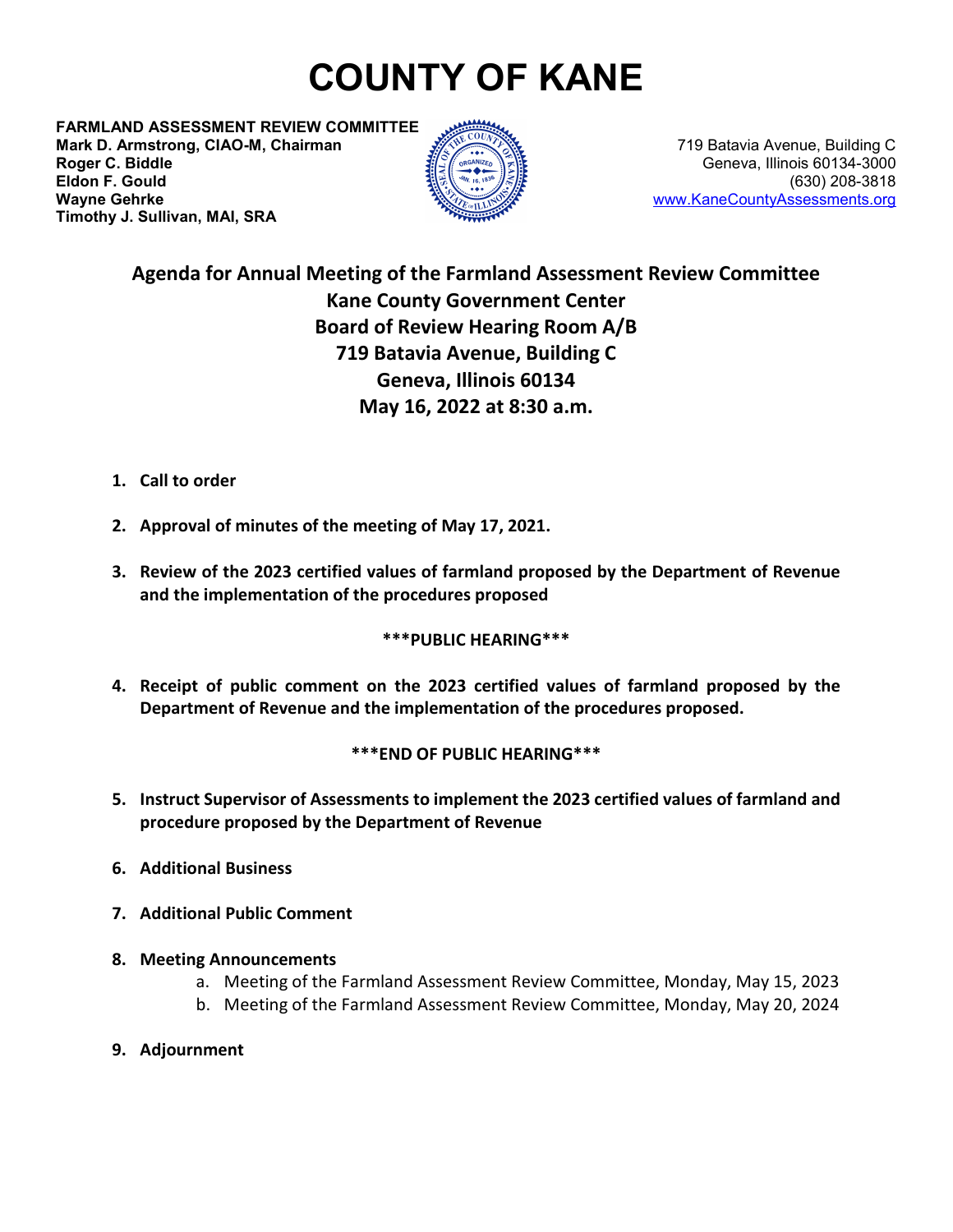# **COUNTY OF KANE**

#### **FARMLAND ASSESSMENT REVIEW COMMITTEE**

Mark D. Armstrong, CIAO, Chairman Mark D. Armstrong, CIAO, Chairman County Government Center<br>Roger C. Biddle Mark 2009, County Government Center Roger C. Biddle Eldon F. Gould Geneva, Illinois 60134-3000 Wayne Gehrke (630) 208-3818



719 Batavia Avenue, Building C. [www.KaneCountyAssessments.org](http://www.kanecountyassessments.org/)

## **Minutes for Meeting of the Farmland Assessment Review Committee Virtual Meeting via Zoom May 17, 2021 at 8:30 a.m.**

#### **1. Call to order**

The meeting was called to order at 8:32 a.m.

- a. Members physically present: Armstrong.
- b. Others physically present: Deputy Supervisor of Assessments Sandra Orlando.
- c. Members present by electronic means: Biddle, Gould.
- d. Others present by electronic means: Kane County Farm Bureau Manager Steve Arnold, Deputy Supervisor of Assessments Jennifer Fiene.
- e. Members absent: Gehrke, Sullivan.

### **2. Minutes of the meeting of May 18, 2020**

MOTION: APPROVE THE MINUTES OF THE MAY 18, 2020 MEETING AS PRESENTED (Gould/Biddle).

| <b>Roll Call Vote:</b> | Biddle:    | Yes    |
|------------------------|------------|--------|
|                        | Gould:     | Yes    |
|                        | Gehrke:    | Absent |
|                        | Sullivan:  | Absent |
|                        | Armstrong: | Yes    |

Motion passed unanimously.

**3. Review of the 2022 certified values of farmland proposed by the Department of Revenue and the implementation of the procedures proposed**

The Committee reviewed the documentation provided by the Department of Revenue.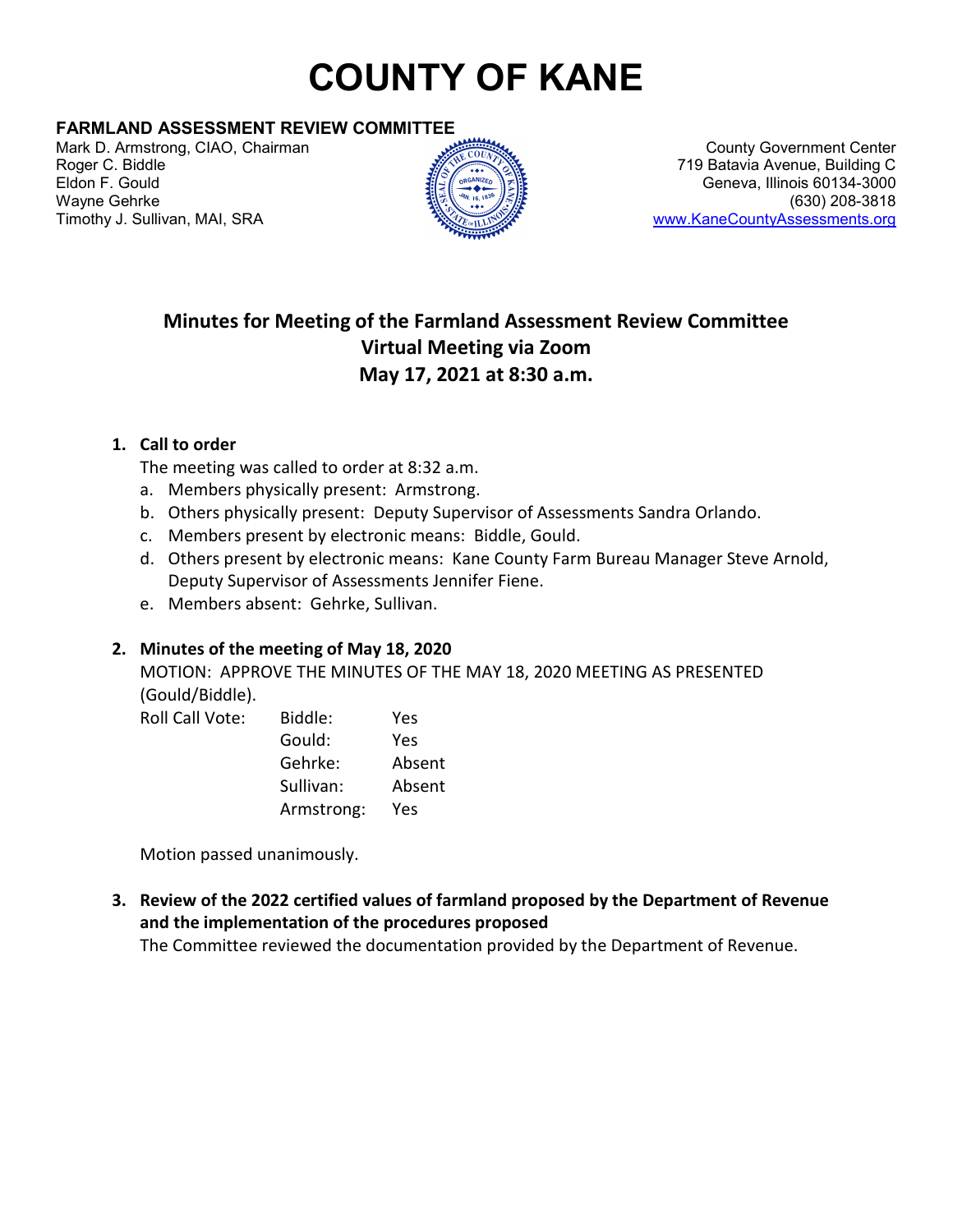Minutes for Meeting of the Farmland Assessment Review Committee May 17, 2021 Page 2 of 3

#### **\*\*\*PUBLIC HEARING\*\*\***

**4. Receipt of public comment on the 2022 certified values of farmland proposed by the Department of Revenue and the implementation of the procedures proposed** No comments were presented to the Committee. MOTION: CLOSE THE PUBLIC HEARING (Biddle/Gould).

| Roll Call Vote: | Biddle:    | Yes    |
|-----------------|------------|--------|
|                 | Gould:     | Yes    |
|                 | Gehrke:    | Absent |
|                 | Sullivan:  | Absent |
|                 | Armstrong: | Yes    |
|                 |            |        |

Motion passed unanimously.

#### **\*\*\*END OF PUBLIC HEARING\*\*\***

**5. Instruct Supervisor of Assessments to implement the 2022 certified values of farmland and procedure proposed by the Department of Revenue**  MOTION: THE FARMLAND ASSESSMENT REVIEW COMMITTEE INSTRUCTS THE SUPERVISOR OF ASSESSMENTS TO IMPLEMENT THE 2022 CERTIFIED VALUES OF FARMLAND AND PROCEDURE PROPOSED BY THE DEPARTMENT OF REVENUE (Gould/Biddle).

| Biddle:    | Yes    |
|------------|--------|
| Gould:     | Yes    |
| Gehrke:    | Absent |
| Sullivan:  | Absent |
| Armstrong: | Yes    |
|            |        |

Motion passed unanimously.

#### **6. Additional Business**

No additional business was presented.

#### **7. Additional Public Comment**

No public comment was received.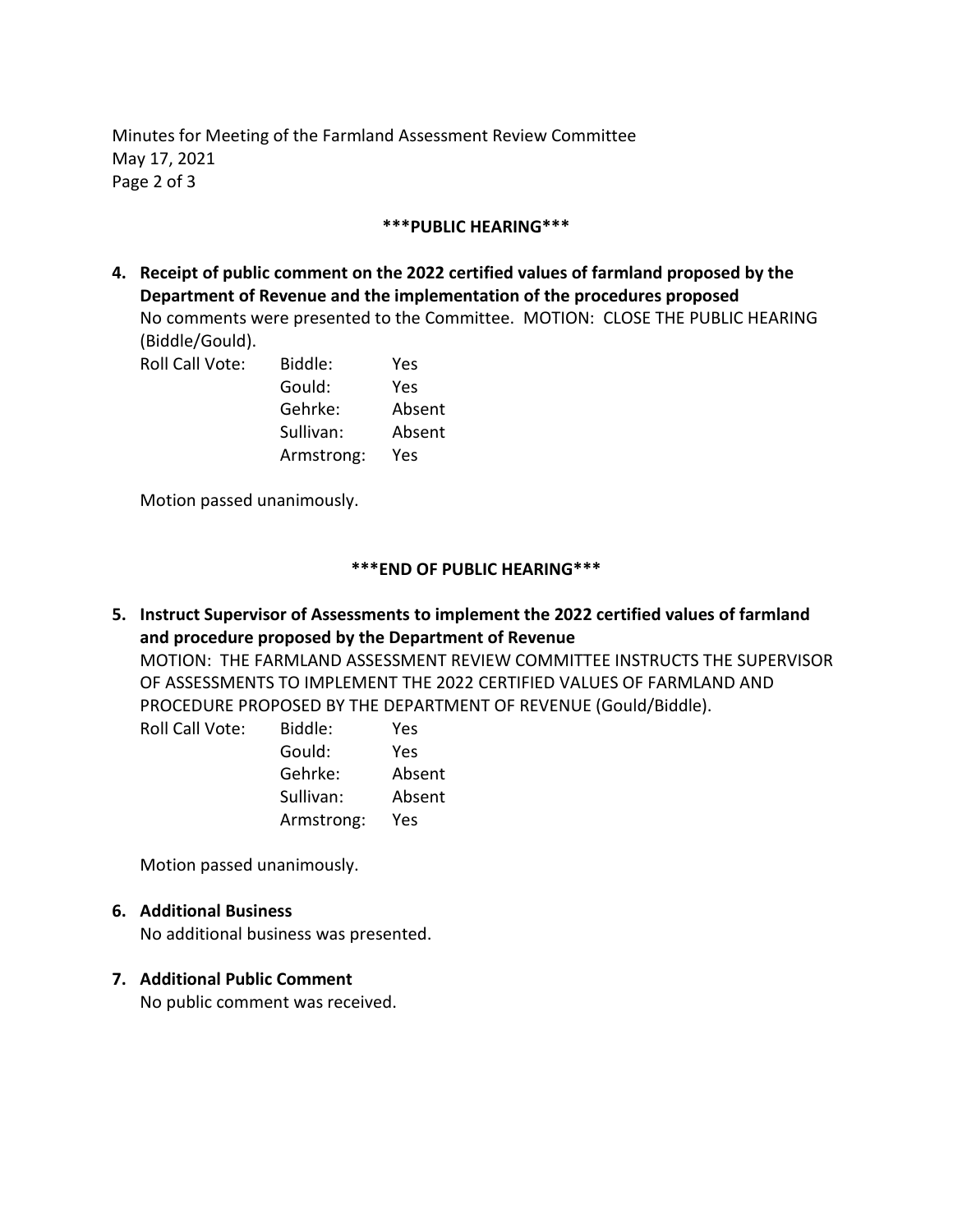Minutes for Meeting of the Farmland Assessment Review Committee May 17, 2021 Page 3 of 3

#### **8. Meeting Announcements**

- a. Meeting of the Farmland Assessment Review Committee, Monday, May 16, 2022
- b. Meeting of the Farmland Assessment Review Committee, Monday, May 15, 2023

#### **9. Adjournment**

MOTION: ADJOURN THE FARMLAND ASSESSMENT REVIEW COMMITTEE MEETING (Biddle/Gould).

| Roll Call Vote: | Biddle:    | Yes    |
|-----------------|------------|--------|
|                 | Gould:     | Yes    |
|                 | Gehrke:    | Absent |
|                 | Sullivan:  | Absent |
|                 | Armstrong: | Yes    |

Motion passed unanimously.

The meeting adjourned at 8:46 a.m.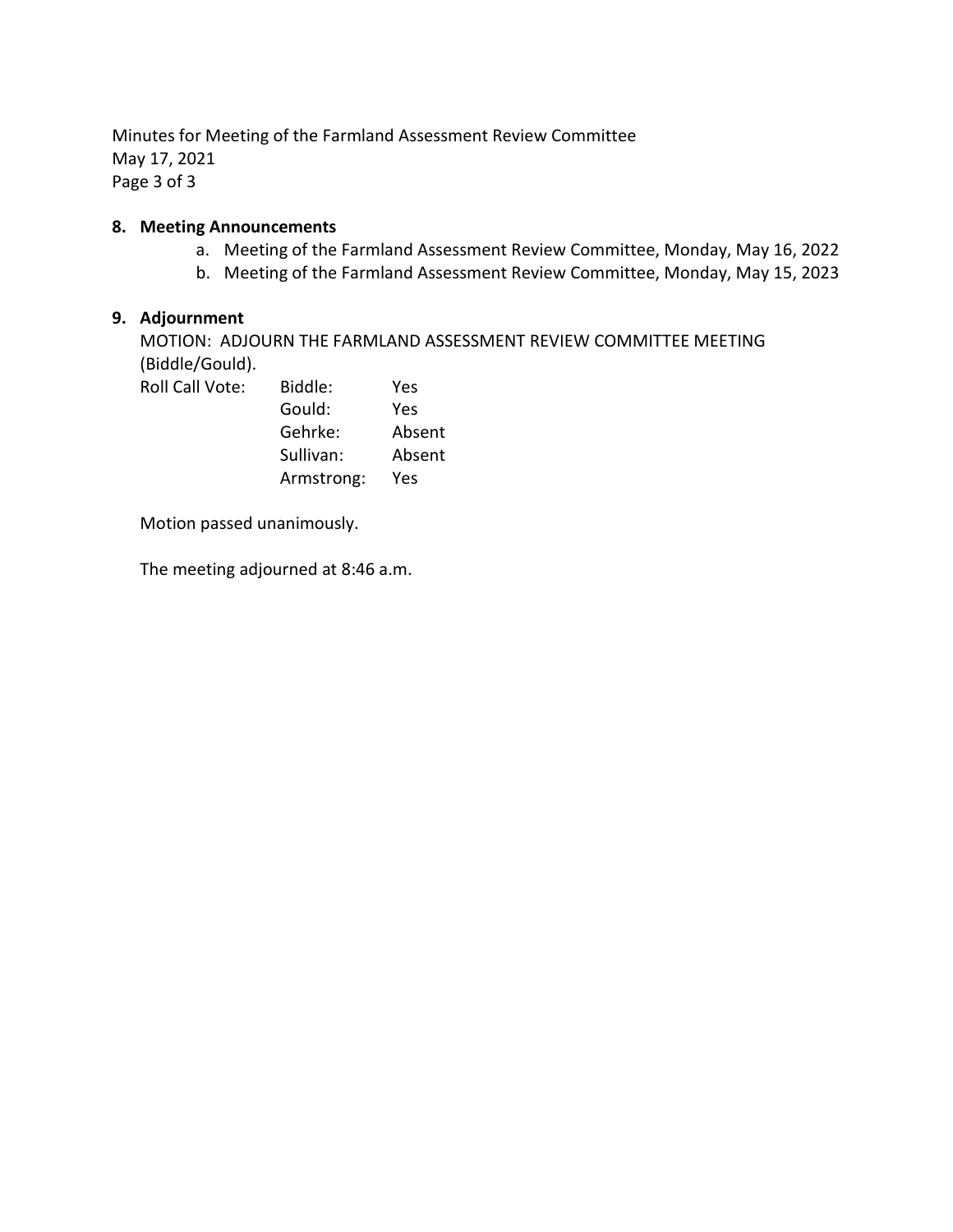

April 19, 2022

# **Certification of Assessment Year 2023 Farmland Values**

The assessment year 2023 department-certified equalized assessed value (EAV) for each soil productivity index (PI) is on Page 2 of this certification. The certified values have been adjusted by the Farmland Assessment Technical Advisory Board to limit the annual change to 10 percent from the preceding year's median soil productivity index certified assessed value.**<sup>1</sup>**

- **Cropland** must be assessed at the full amount of the certified EAV that corresponds to its debased PI, but no lower than 1/3 of the value for the lowest PI certified (*i.e.,* for assessment year 2023, \$93.53/acre);
- **Permanent pasture** must be valued at one-third of its debased PI EAV as cropland, but no lower than 1/3 of the value for the lowest PI certified (*i.e.,* for assessment year 2023, \$93.53/acre);
- **Other farmland** must be valued at one-sixth of its PI EAV as cropland, but no lower than 1/6 the value of the lowest PI certified (*i.e.,* for assessment year 2023, \$46.78/acre).**<sup>2</sup>**

Please see Publication 122, Instructions for Farmland Assessments, for additional information about the proper assessment of farmland. This publication is available on our web site at tax.illinois.gov.

The proposed average EAV by county per acre of cropland and the proposed average EAV per acre of all farmland by county is attached. Proposed averages are not used in the assessment process and should not be used by taxing districts as a basis for determining budget requests.

If you have any questions regarding this material, please feel free to contact the Property Tax Division at (217) 785-1356 or email us at Rev.PropertyTax@illinois.gov.

 $\sqrt{2}$ 

David Harris Director of Revenue

<sup>1</sup> See Illinois Property Tax Code, 35 ILCS 200/10-115, paragraph (e) as amended by Public Act 98-0109

<sup>2</sup> See Illinois Property Tax Code, 35 ILCS 200/10-125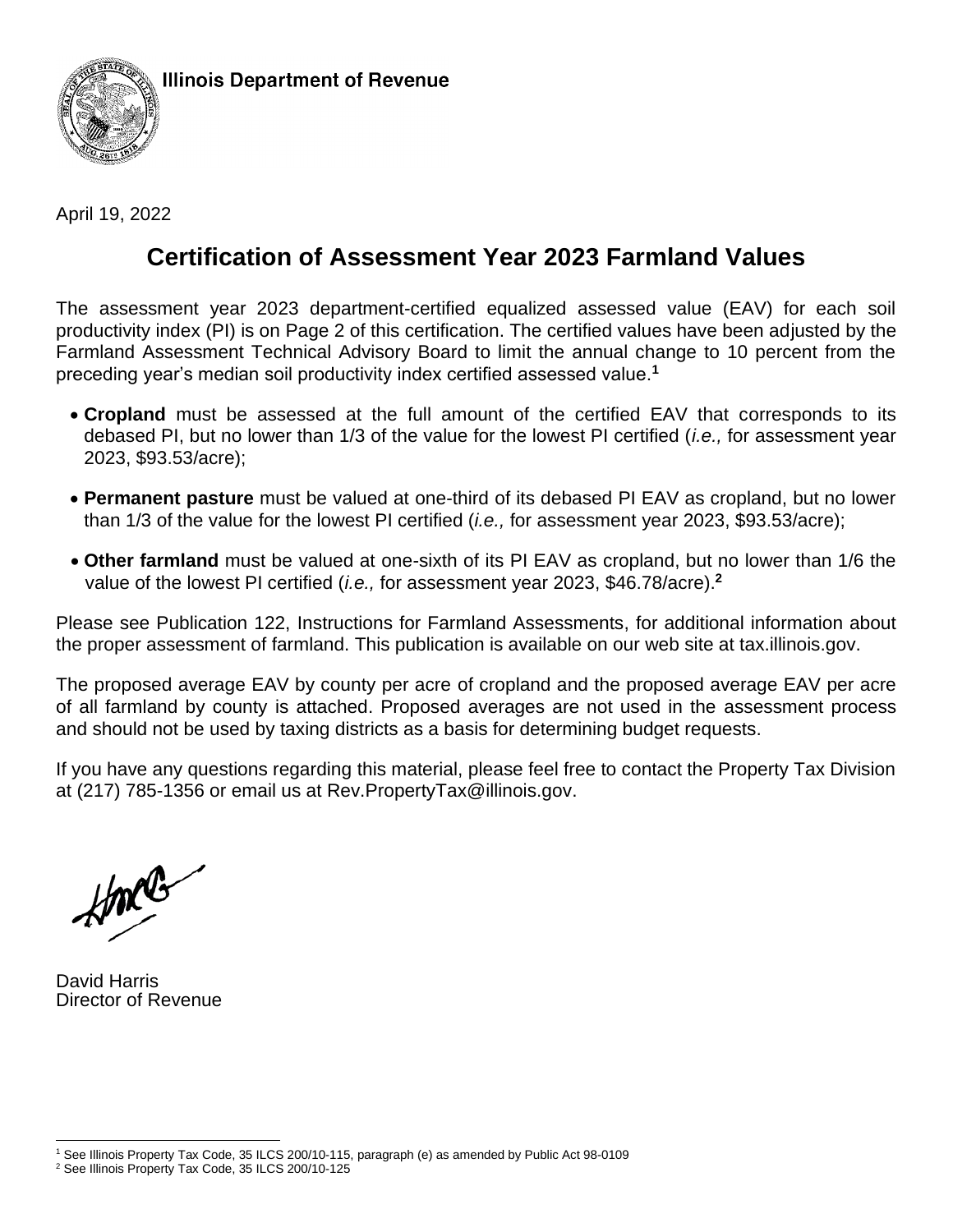| Certified Values for Assessment Year 2023 (\$ per acre) |              |                         |                 |                                                 |                       |                 |
|---------------------------------------------------------|--------------|-------------------------|-----------------|-------------------------------------------------|-----------------------|-----------------|
| 4                                                       |              |                         |                 |                                                 |                       |                 |
| <b>Average</b>                                          | <b>Gross</b> | <b>Non-Land</b>         | <b>Net Land</b> | <b>Agricultural</b>                             | <b>Equalized</b>      | * 2023 Certifed |
| <b>Management PI</b>                                    | Income       | <b>Production Costs</b> | Return          | <b>Economic Value</b>                           | <b>Assessed Value</b> | Value           |
| 82                                                      | \$482.98     | \$364.48                | \$118.50        | \$2,564.87                                      | \$854.96              | \$280.63        |
| 83                                                      | \$487.39     | \$366.15                | \$121.24        | \$2,624.16                                      | \$874.72              | \$282.24        |
| 84                                                      | \$491.81     | \$367.83                | \$123.98        | \$2,683.44                                      | \$894.48              | \$283.85        |
| 85                                                      | \$496.22     | \$369.51                | \$126.71        | \$2,742.73                                      | \$914.24              | \$285.52        |
| 86                                                      | \$500.63     | \$371.18                | \$129.45        | \$2,802.01                                      | \$934.00              | \$287.20        |
| 87                                                      | \$505.05     | \$372.86                | \$132.19        | \$2,861.30                                      | \$953.77              | \$288.81        |
| 88                                                      | \$509.46     | \$374.53                | \$134.93        | \$2,920.58                                      | \$973.53              | \$290.31        |
| 89                                                      | \$513.88     | \$376.21                | \$137.67        | \$2,979.87                                      | \$993.29              | \$296.51        |
| $90\,$                                                  | \$518.29     | \$377.89                | \$140.41        | \$3,039.16                                      | \$1,013.05            | \$302.91        |
| 91                                                      | \$522.71     | \$379.56                | \$143.15        | \$3,098.44                                      | \$1,032.81            | \$309.32        |
| 92                                                      | \$527.12     | \$381.24                | \$145.89        | \$3,157.73                                      | \$1,052.58            | \$315.72        |
| 93                                                      | \$531.54     | \$382.91                | \$148.63        | \$3,217.01                                      | \$1,072.34            | \$322.12        |
| 94                                                      | \$535.95     | \$384.59                | \$151.36        | \$3,276.30                                      | \$1,092.10            | \$328.54        |
| 95                                                      | \$540.37     | \$386.26                | \$154.10        | \$3,335.58                                      | \$1,111.86            | \$334.94        |
| 96                                                      | \$544.78     | \$387.94                | \$156.84        | \$3,394.87                                      | \$1,131.62            | \$341.34        |
| 97                                                      | \$549.20     | \$389.62                | \$159.58        | \$3,454.15                                      | \$1,151.38            | \$347.74        |
| 98                                                      | \$553.61     | \$391.29                | \$162.32        | \$3,513.44                                      | \$1,171.15            | \$354.13        |
| 99                                                      | \$558.03     | \$392.97                | \$165.06        | \$3,572.72                                      | \$1,190.91            | \$361.24        |
| 100                                                     | \$562.44     | \$394.64                | \$167.80        | \$3,632.01                                      | \$1,210.67            | \$370.92        |
| 101                                                     | \$566.86     | \$396.32                | \$170.54        | \$3,691.29                                      | \$1,230.43            | \$381.16        |
| 102                                                     | \$571.27     | \$398.00                | \$173.28        | \$3,750.58                                      | \$1,250.19            | \$391.69        |
| 103                                                     | \$575.69     | \$399.67                | \$176.02        | \$3,809.86                                      | \$1,269.95            | \$402.32        |
| 104                                                     | \$580.10     | \$401.35                | \$178.75        | \$3,869.15                                      | \$1,289.72            | \$412.04        |
| 105                                                     | \$584.52     | \$403.02                | \$181.49        | \$3,928.43                                      | \$1,309.48            | \$420.32        |
| 106                                                     | \$588.93     | \$404.70                | \$184.23        | \$3,987.72                                      | \$1,329.24            | \$428.71        |
| 107                                                     | \$593.35     | \$406.38                | \$186.97        | \$4,047.00                                      | \$1,349.00            | \$437.03        |
| 108                                                     | \$597.76     | \$408.05                | \$189.71        | \$4,106.29                                      | \$1,368.76            | \$444.52        |
| 109                                                     | \$602.18     | \$409.73                | \$192.45        | \$4,165.57                                      | \$1,388.52            | \$451.87        |
| 110                                                     | \$606.59     | \$411.40                | \$195.19        | \$4,224.86                                      | \$1,408.29            | \$459.30        |
| 111                                                     | \$611.01     | \$413.08                | \$197.93        | \$4,284.14                                      | \$1,428.05            | \$468.69        |
| 112                                                     | \$615.42     | \$414.76                | \$200.67        | \$4,343.43                                      | \$1,447.81            | \$479.17        |
| 113                                                     | \$619.84     | \$416.43                | \$203.41        | \$4,402.71                                      | \$1,467.57            | \$489.83        |
| 114                                                     | \$624.25     | \$418.11                | \$206.14        | \$4,462.00                                      | \$1,487.33            | \$500.68        |
| 115                                                     | \$628.67     | \$419.78                | \$208.88        | \$4,521.28                                      | \$1,507.09            | \$511.68        |
| 116                                                     | \$633.08     | \$421.46                | \$211.62        | \$4,580.57                                      | \$1,526.86            | \$522.90        |
| 117                                                     | \$637.50     | \$423.13                | \$214.36        | \$4,639.85                                      | \$1,546.62            | \$534.27        |
| 118                                                     | \$641.91     | \$424.81                | \$217.10        | \$4,699.14                                      | \$1,566.38            | \$545.78        |
| 119                                                     | \$646.33     | \$426.49                | \$219.84        | \$4,758.42                                      | \$1,586.14            | \$557.51        |
| 120                                                     | \$650.74     | \$428.16                | \$222.58        | \$4,817.71                                      | \$1,605.90            | \$575.62        |
| 121                                                     | \$655.16     | \$429.84                | \$225.32        | \$4,876.99                                      | \$1,625.66            | \$622.37        |
| 122                                                     | \$659.57     | \$431.51                | \$228.06        | \$4,936.28                                      | \$1,645.43            | \$666.65        |
| 123                                                     | \$663.99     | \$433.19                | \$230.80        | \$4,995.56                                      | \$1,665.19            | \$681.82        |
| 124                                                     | \$668.40     | \$434.87                | \$233.53        | \$5,054.85                                      | \$1,684.95            | \$703.66        |
| 125                                                     | \$672.82     | \$436.54                | \$236.27        | \$5,114.14                                      | \$1,704.71            | \$751.06        |
| 126                                                     | \$677.23     | \$438.22                | \$239.01        | \$5,173.42                                      | \$1,724.47            | \$799.77        |
| 127                                                     | \$681.65     | \$439.89                | \$241.75        | \$5,232.71                                      | \$1,744.24            | \$849.80        |
| 128                                                     | \$686.06     | \$441.57                | \$244.49        | \$5,291.99                                      | \$1,764.00            | \$870.87        |
| 129                                                     | \$690.47     | \$443.25                | \$247.23        | \$5,351.28                                      | \$1,783.76            | \$890.98        |
| 130                                                     | \$694.89     | \$444.92                | \$249.97        | \$5,410.56                                      | \$1,803.52            | \$911.31        |
|                                                         |              |                         |                 | The 5-year capitalization rate is 4.62 percent. |                       |                 |

10% Increase of 2022 certified value at PI 111 is \$42.61

\* These values reflect the Statutory changes to 35 ILCS 200/10-115e under Public Act 98-0109.

\*Farmland values are as certified by the Farmland Assessment Technical Advisory Board. Any differences in calculations are due to rounding at different stages of calculations.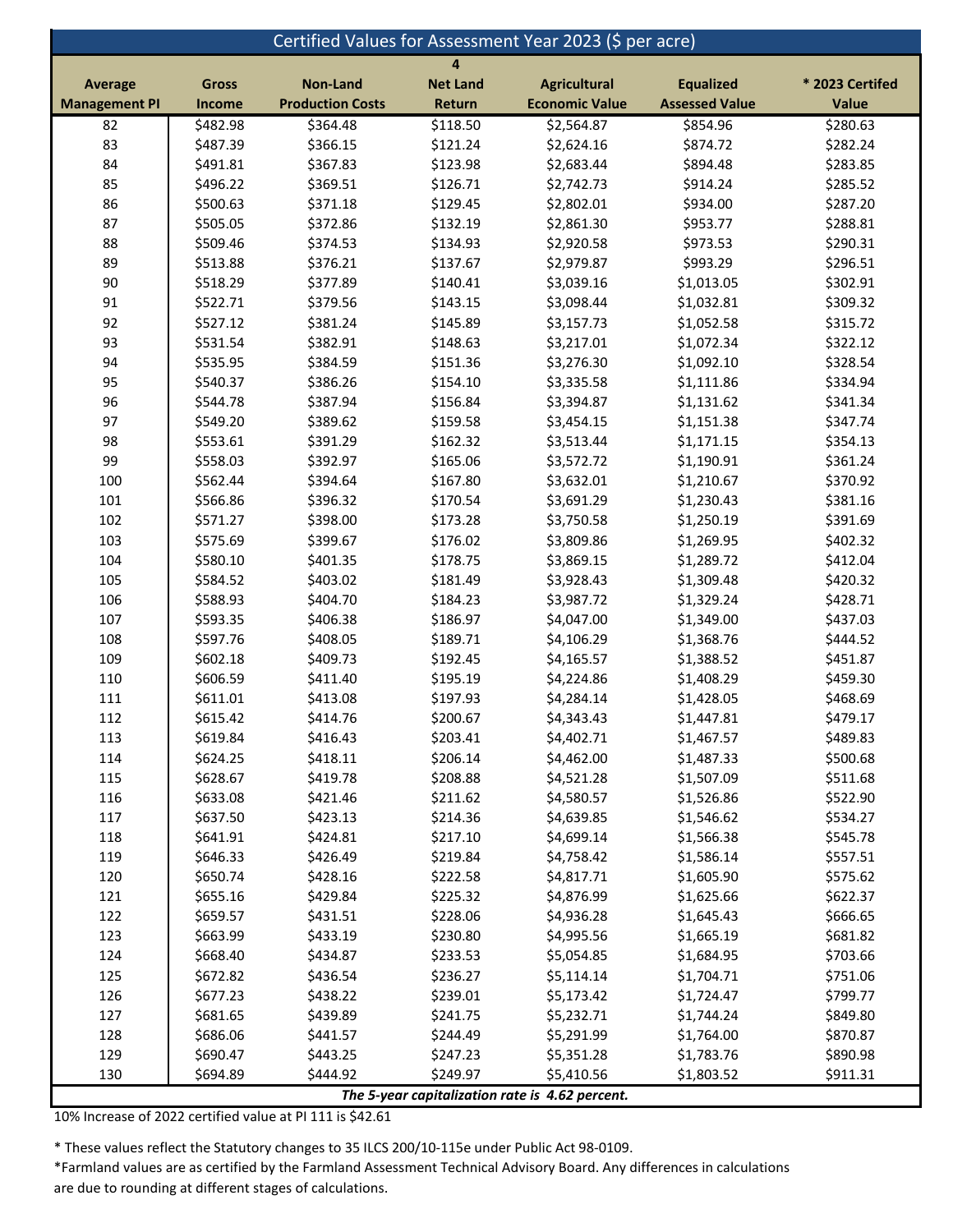#### ASSESSMENT YEAR 2023

#### COUNTY PROJECTED AVERAGE EQUALIZED ASSESSED VALUE PER ACRE OF CROPLAND PROJECTED AVERAGE EQUALIZED ASSESSED VALUE PER ACRE OF ALL FARMLAND

|                      | (6)        | (7)                 |                      | (6)        | (7)                 |
|----------------------|------------|---------------------|----------------------|------------|---------------------|
|                      | Avg. EAV   | Avg. EAV            |                      | Avg. EAV   | Avg. EAV            |
| County               | Cropland   | <b>All Farmland</b> | County               | Cropland   | <b>All Farmland</b> |
| Adams                | 461        | 337                 | Lee                  | 568        | 504                 |
| Alexander            | 383        | 168                 | Livingston           | 480        | 322                 |
| <b>Bond</b>          | 341        | 256                 | Logan                | 712        | 527                 |
| Boone                | 536        | 462                 | McDonough            | 653        | 510                 |
| <b>Brown</b>         | 427        | 254                 | McHenry              | 485        | 375                 |
| Bureau               | 585        | 491                 | McLean               | 643        | 550                 |
| Calhoun              | 395        | 175                 | Macon                | 719        | 662                 |
| Carroll              | 516        | 388                 | Macoupin             | 480        | 353                 |
| Cass                 | 527        | 291                 | Madison              | 372        | 348                 |
| Champaign            | 715        | 361                 | Marion               | 311        | 224                 |
| Christian            | 593        | 532                 | Marshall             | 638        | 525                 |
| Clark                | 370        | 270                 | Mason                | 433        | 267                 |
| Clay                 | 314        | 236                 | Massac               | 344        | 212                 |
| Clinton              | 351        | 298                 | Menard               | 631        | 512                 |
| Coles                | 621        | 398                 | Mercer               | 517        | 400                 |
| * Cook               | 365        | 365                 | Monroe               | 342        | 239                 |
| Crawford             | 351        | 266                 | Montgomery           | 425        | 302                 |
| Cumberland           | 341        | 251                 | Morgan               | 621        | 502                 |
| <b>DeKalb</b>        | 682        | 638                 | Moultrie             | 667        | 603                 |
| <b>DeWitt</b>        | 676        | 604                 | Ogle                 | 556        | 463                 |
| Douglas              | 659        | 376                 | Peoria               | 552        | 399                 |
| * DuPage             | 533        | 533                 | Perry                | 311        | 210                 |
| Edgar                | 668        | 567                 | Piatt                | 769        | 409                 |
| Edwards              | 351        | 278                 | Pike                 | 421        | 216                 |
| Effingham            | 333        | 254                 | Pope                 | 306        | 166                 |
| Fayette              | 321        | 239                 | Pulaski              | 342        | 218                 |
| Ford                 | 507        | 470                 | Putnam               | 642        | 472                 |
| Franklin             | 321        | 224                 | Randolph             | 344        | 229                 |
| Fulton               | 480        | 317                 | Richland             | 318        | 263                 |
| Gallatin             | 401        | 320                 | Rock Island          | 512        | 352                 |
| Greene               | 542        | 378                 | St. Clair            | 381        | 314                 |
| Grundy               | 539        | 478                 | Saline               | 331        | 258                 |
| Hamilton             | 316        | 241                 | Sangamon             | 671        | 583                 |
| Hancock              | 549        | 377                 | Schuyler             | 471        | 269                 |
| Hardin               | 314        | 126                 | Scott                | 505        | 370                 |
| Henderson            | 567        | 402                 | Shelby               | 494        | 399                 |
| Henry                | 543        | 473                 | <b>Stark</b>         | 621        | 546                 |
| Iroquois             | 448        | 252                 | Stephenson           | 491        | 414                 |
| Jackson              | 329        | 223                 | Tazewell             | 600        | 497                 |
| Jasper               | 338        | 262                 | Union                | 343        | 131                 |
| Jefferson            | 297        | 224                 | Vermilion            | 598        | 394                 |
| Jersey               | 461        | 293                 | Wabash               | 394        | 318                 |
| JoDaviess<br>Johnson | 386<br>286 | 244<br>153          | Warren<br>Washington | 671<br>331 | 568<br>270          |
|                      |            | 521                 |                      |            |                     |
| Kane                 | 603        |                     | Wayne                | 317        | 241                 |
| Kankakee<br>Kendall  | 438<br>609 | 345<br>541          | White<br>Whiteside   | 358<br>469 | 286<br>396          |
| Knox                 | 599        | 453                 | Will                 | 449        | 388                 |
| Lake                 | 398        | 282                 | Williamson           | 304        | 198                 |
| LaSalle              | 662        | 586                 | Winnebago            | 459        | 364                 |
| Lawrence             | 337        | 278                 | Woodford             | 657        | 557                 |
|                      |            |                     |                      |            |                     |

\*Cook & DuPage county only reported cropland data